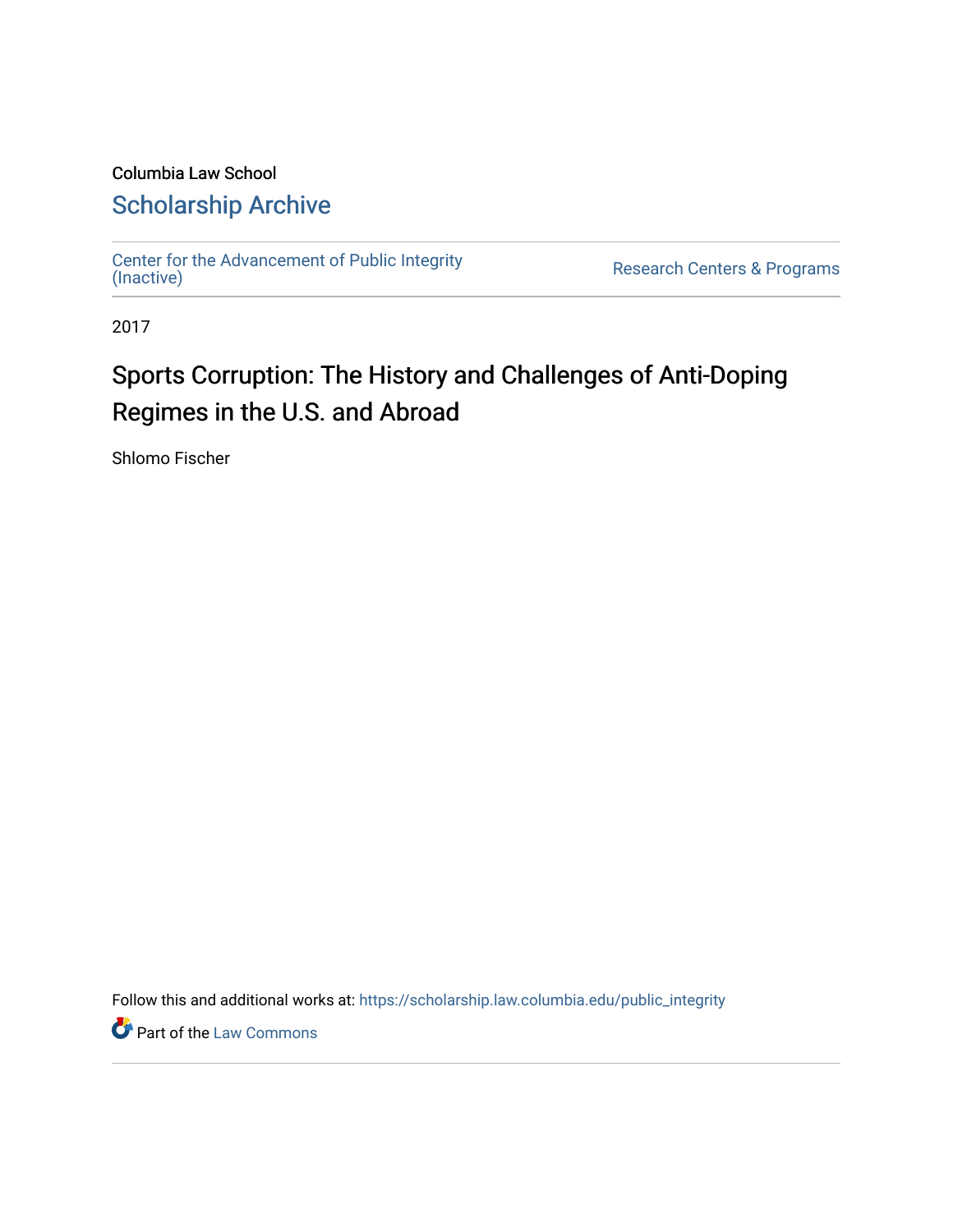**Sports Corruption:**<br>The History and Challenges of Anti-Doping Regimes in the U.S. and Abroad

The International Olympic Committee first began drug-testing in response to the death of Knud Enemark Jensen, a Danish cyclist who collapsed of heatstroke during the 1960 Olympics in Rome and whose [autopsy suggested](http://www.academia.dk/Blog/wp-content/uploads/VernerMoller_KnudEnemark.pdf)  [that amphetamines played a role in his death.](http://www.academia.dk/Blog/wp-content/uploads/VernerMoller_KnudEnemark.pdf) A wide range of performance enhancing substances was formally banned, and doping tests were administered to preserve the integrity of competition and to protect the health of athletes. The IOC's initial regime was neither systematic nor robust, lacking both methodologically and technologically. However, the gap between doping and monitoring gradually began to close as testing became

#### **Original CAPI Publication:**

This brief was prepared by the Center for the Advancement of Public Integrity at Columbia Law School. We can be reached at [CAPI@law.columbia.edu.](mailto:CAPI@law.columbia.edu)

CAPI would like to thank Shlomo Fischer, CAPI summer research intern and Columbia Law School Student for his authorship of this brief.

more accurate and reliable, beginning with the IOC's first testing procedure for anabolic steroids in 1976 and highlighted by the [disqualification of Canadian Sprinter Ben Johnson for a positive anabolic steroid test](https://www.si.com/vault/1988/10/03/106779527/the-loser) after winning the 100m sprint at the 1988 Olympic games.

The IOC's early anti-doping efforts achieved modest success, but illicit drug use rapidly pervaded other competitions, notably cycling and track and field. The 1998 Tour de France, ignominiously dubbed the "Tour du Dopage" by media sources, was ravaged by various doping scandals. Prior to the race, the nine-member Festina team was disqualified after customs officers discovered a large supply of doping products at the Belgian-French border, as well as a [document outlining systematic drug programs for each of Festina's riders.](http://www.nytimes.com/1998/07/24/sports/cycling-investigation-widens-in-tour-drug-scandal.html) After retrospective drug tests, 92% of participants who were either tested or confessed to drug use, including 9 of the top 10 finishers, [were found to have used Erythropoietin,](http://www.cyclingweekly.com/news/marco-pantani-and-jan-ullrichs-1998-tour-de-france-samples-positive-for-epo-2-27250) an IOC-prohibited hormone that significantly boosts red blood cell production.

#### **Global Measures of Action**

Amid growing public concern regarding both the increased sophistication and widespread use of performance enhancing drugs, the IOC created the [World Anti-Doping Agency](https://www.wada-ama.org/) (WADA) in 1999, an organization dedicated to engaging in scientific research, education, and the development of anti-doping protocols to combat drug use in sports. The organization has garnered nearly unanimous support from nations worldwide and promulgates the [World Anti-Doping Code,](https://www.wada-ama.org/en/what-we-do/the-code) which is designed to harmonize anti-doping regulations across sports and countries.

The Code has been adopted by 80 governments and is characterized by a severe punishment regime, frequent mandatory testing, and a comprehensive list of banned substances that is updated annually. Although the Code was drafted primarily for international competition, the International Convention against Doping in Sport was introduced at a UNESCO conference in 2005 to encourage states to align their domestic anti-doping regulations with the Code; the Convention, which was the first global international treaty against doping, has been ratified by [181 UN member states.](http://www.unesco.org/new/en/social-and-human-sciences/themes/anti-doping/international-convention-against-doping-in-sport/)

### **Worldwide Challenges**

Although WADA was established to replace a disorganized, bureaucratic drug-testing system with an independent authority capable of maintaining the consistent administration of enforcement policies, the organization is still denounced for its deference to regional federations. Because WADA does not possess the resources to run its own labs worldwide, it delegates these responsibilities to international sports federations and national Olympic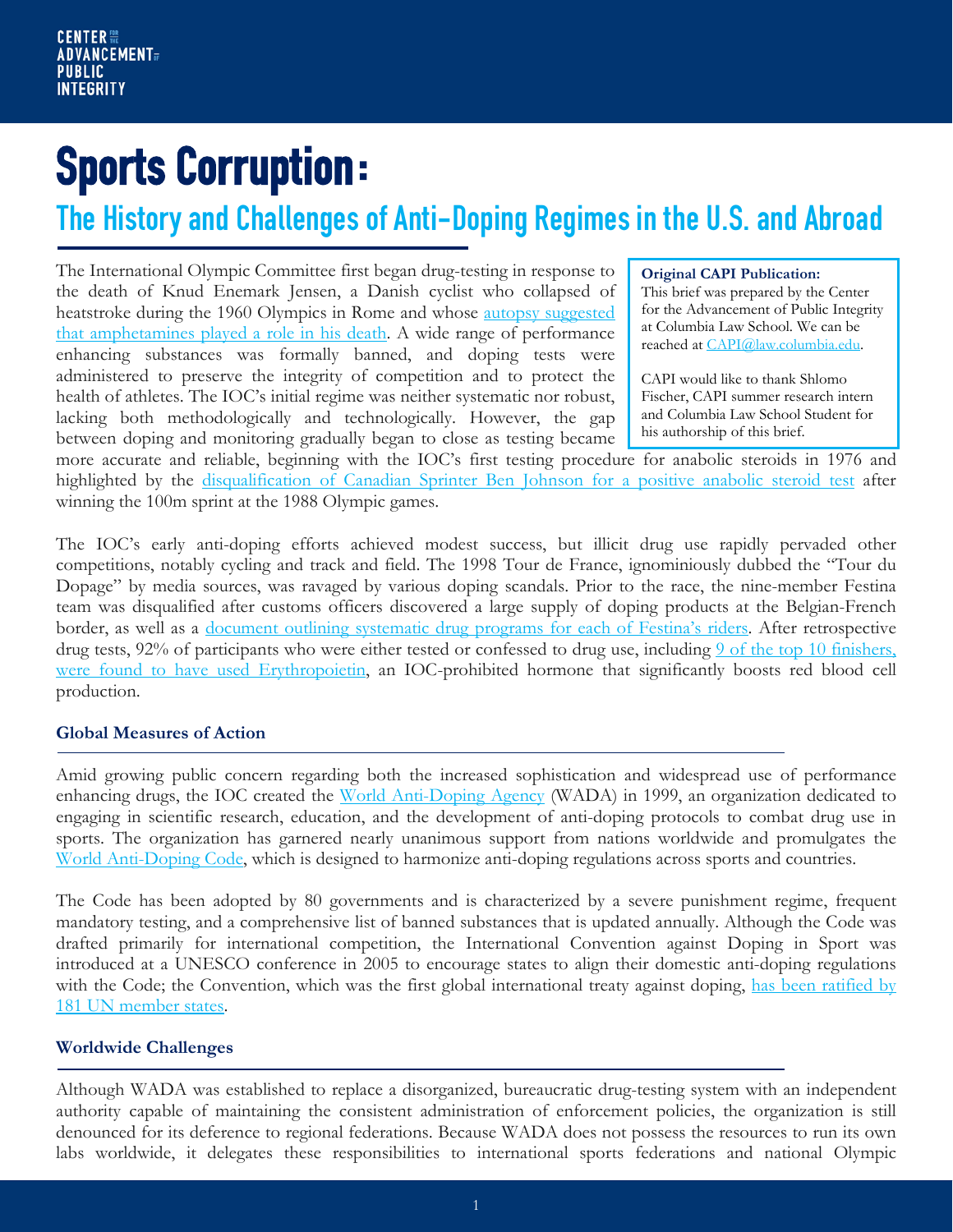committees. Critics lament a lack of good faith in policing doping activity by the regional federations and at the national level, [suggesting that the leaders of these organizations are reluctant to embark on a public witch-hunt or](https://www.wsj.com/articles/why-the-anti-doping-effort-needs-an-overhaul-1447185151)  [potentially indict their most marketable athletes.](https://www.wsj.com/articles/why-the-anti-doping-effort-needs-an-overhaul-1447185151) The evidence appears to at least partially validate these concerns: for example, FIFA did not produce a single positive drug test ahead of or during the 2015 World Cup, and [Russia](https://www.wada-ama.org/sites/default/files/resources/files/mclaren_report_part_ii_2.pdf)  has been [notoriously accused of promoting a state-sponsored doping program for their Olympic athletes in recent](https://www.wada-ama.org/sites/default/files/resources/files/mclaren_report_part_ii_2.pdf)  [years.](https://www.wada-ama.org/sites/default/files/resources/files/mclaren_report_part_ii_2.pdf)

The primary reason that WADA cannot act as a fully independent body and conduct all testing itself instead of delegating it to federations and nations is budgetary. WADA is funded equally by the IOC and its supporting governments; it would need significantly more funding than it currently receives to achieve full independence. Travis Tygart, chief executive of the U.S. Anti-Doping Agency, has projected that a WADA "with teeth" would cost [between \\$75 and \\$100 million annually.](https://www.wsj.com/articles/why-the-anti-doping-effort-needs-an-overhaul-1447185151)

One option for increased WADA funding is the IOC, with its expected \$8 billion in television revenue through [2032.](https://www.wsj.com/articles/nbc-extends-olympic-rights-through-2032-1399480516) Alternatively, WADA could consider soliciting funding for drug-testing from private sports leagues that benefit from Olympic participation and coverage, such as the NBA, FIFA and the NHL. Either way, an increase in WADA funding and a commensurate increase in drug testing would greatly benefit anti-doping efforts worldwide.

#### **Implications in the United States**

The United States Anti-Doping Agency (USADA) was launched in 1999 by the United States Olympic Committee shortly after the formation of WADA and is a signatory to the WADC. USADA is recognized by Congress as the [official anti-doping agency for Olympic, Pan American and Paralympic sports in the United States, and is endowed](https://www.usada.org/wp-content/uploads/athlete-handbook.pdf)  [with adjudicatory powers.](https://www.usada.org/wp-content/uploads/athlete-handbook.pdf)

Professional sports leagues, however, have spurned USADA regulations as well as Congressional attempts to standardize anti-doping procedures and enforcement, in favor of less punitive policy regimes. The four major American sports leagues (MLB, NBA, NFL, and NHL) are privately owned and regulated, falling outside of USADA's jurisdiction. Not surprisingly, the self-policing measures favored by these sports leagues are generally more player-friendly than USADA's or Congress's attempts to solve the doping problem. For example, Congress's 2005 Clean Sports Act proposal, imposing a two-year ban for a first offense, a lifetime ban for a second offense, and mitigation for players who can prove they exercised extreme caution or substantially aided in identifying other violators, was [labeled "draconian" by then-National Football League Commissioner Paul Tagliabue at a](http://www.spokesman.com/stories/2005/may/25/clean-sports-act-of-2005-would-dictate-two-year/)  [Congressional hearing.](http://www.spokesman.com/stories/2005/may/25/clean-sports-act-of-2005-would-dictate-two-year/) While Major League Baseball has toughened its stance on drug use in recent years in an effort to control rampant use of Human Growth Hormone and other Performance Enhancing Drugs (PEDs), currently [imposing an 80-game suspension for first-time positive steroid tests](http://www.mlb.com/pa/pdf/jda.pdf) (compared to a 10-day ban in 2005), the other major domestic sports leagues have not been ravaged by PED scandals to the same degree, and have thus shifted the focus of their drug programs toward curbing marijuana abuse. The [NBA](http://nbpa.com/wp-content/uploads/2016/02/2017-NBA-NBPA-Collective-Bargaining-Agreement.pdf) and [NFL](https://nflpaweb.blob.core.windows.net/media/Default/PDFs/Player%20Development/2015%20Policy%20and%20Program%20on%20Substances%20of%20Abuse.pdf) administer random drug tests for marijuana and employ mandatory completion of substance abuse programs, fines and suspensions progressively, [while the MLB will not issue random marijuana screenings for players who have no history of drug](http://www.mlb.com/pa/pdf/jda.pdf)  [use.](http://www.mlb.com/pa/pdf/jda.pdf) The NHL's marijuana testing program is non-punitive on a league-wide level, [merely requiring completion of](http://cdn.agilitycms.com/nhlpacom/PDF/NHL_NHLPA_2013_CBA.pdf)  [substance abuse programs at the league's discretion upon testing positive.](http://cdn.agilitycms.com/nhlpacom/PDF/NHL_NHLPA_2013_CBA.pdf)

Moreover, Congressional threats to impose stricter anti-doping regimes on private leagues are somewhat limited by the U.S. Constitution. Any legislative provision relating to drug-testing procedures and/or punishment for using banned substances would constitute state action and thus runs into [Fourth Amendment \(search and](https://www.law.cornell.edu/constitution/fourth_amendment)  [seizure/privacy\)](https://www.law.cornell.edu/constitution/fourth_amendment) and [Fifth Amendment \(due process\) concerns.](https://www.law.cornell.edu/constitution/fifth_amendment) Thus, although Congress technically has the power to regulate any industry that falls under the ambit of the Interstate Commerce Clause, [any anti-doping proposal](https://www.law.cornell.edu/supremecourt/text/489/602)  would be subject to a balancing test weighing the government's interests against the damages wrought on players'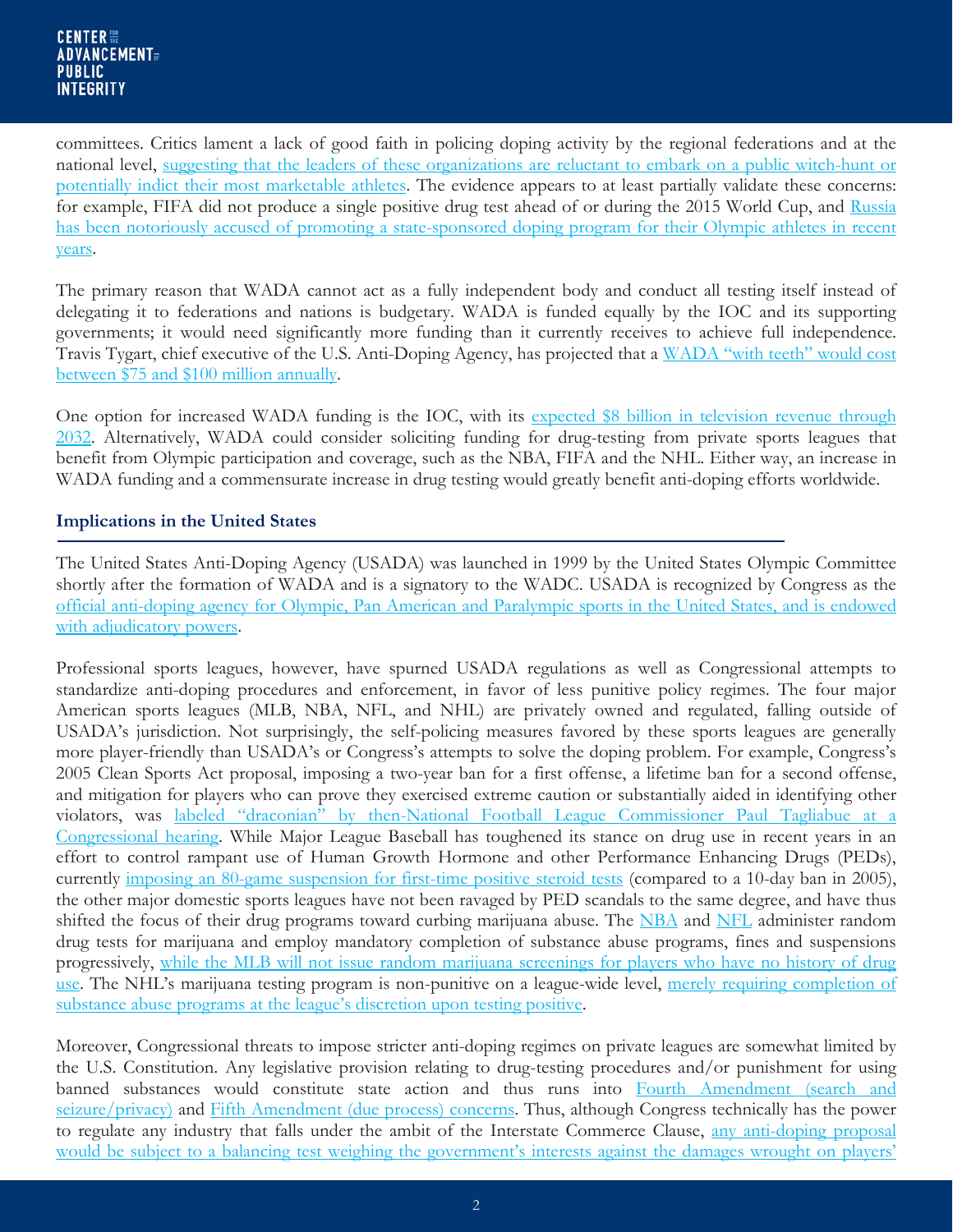[private rights.](https://www.law.cornell.edu/supremecourt/text/489/602) These prospective issues have led private leagues (the NBA, NFL, NHL, and MLB) to contract for their own drug-testing policies in their respective Collective Bargaining Agreements with players, which typically [consist of players waiving certain privacy and property rights in exchange for reduced penalties if drug use is found.](http://scholarship.law.marquette.edu/cgi/viewcontent.cgi?article=1372&context=sportslaw)

The BALCO (Bay Area Laboratory Co-Operative) scandal shed light on the prevalent use of performance enhancing drugs contamination in the U.S. sports leagues. An anonymous phone tip to officials at USADA, later identified as coming from U.S. sprint coach Trevor Graham, [accused the BALCO laboratory of providing and](https://usatoday30.usatoday.com/sports/balco-timeline.htm)  [administering banned performance enhancing drugs to numerous athletes,](https://usatoday30.usatoday.com/sports/balco-timeline.htm) including prominent stars from the MLB. This extensive program helped to explain the astronomic rise in home run totals in the late 1990s and early 2000s, punctuated by the 1998 "Race for the Record" between Sammy Sosa and Mark McGwire, and Barry Bonds' herculean 73 home runs in 2001. Bonds, among others, was called to testify before a federal grand jury. He denied use of PEDs and was initially convicted for obstruction of justice due to overwhelming evidence that he had used steroids, but [the ruling was overturned on appeal.](http://cdn.ca9.uscourts.gov/datastore/opinions/2015/04/22/11-10669.pdf)

Congress attempted to intervene, drafting the [Clean Sports Act of 2005,](https://www.govtrack.us/congress/bills/109/s1114) which recommended more frequent testing and harsher penalties, including a one-year ban for first time offenders. MLB Commissioner Bud Selig balked at the measure, but commissioned former senator George Mitchell to [investigate steroid use in baseball in order to test the](http://files.mlb.com/summary.pdf)  [efficacy of the league's drug-testing regime.](http://files.mlb.com/summary.pdf) The Mitchell Report represented a significant step in the right direction for the MLB as a quasi-joint venture between the league and the federal government; although lacking in subpoena power, [Mitchell was able to use federal agents to compel evidence.](http://www.espn.com/mlb/news/story?id=3153509) Mitchell's work consisted of a 21-month investigation that implicated 86 players, including 31 All-Stars and 7 former MVPs. After Mitchell's findings were revealed, Selig issued more suspensions to players, but the MLB is still fraught with testing flaws, as evidenced by Ryan Braun's successful challenge of a positive drug test in 2012 when a sample collector delayed transference for 48 hours, and the notorious [Biogenesis scandal of 2013,](https://www.theguardian.com/sport/2013/aug/05/alex-rodriguez-suspended-mlb-peds-drugs) in which high profile players such as Braun, Alex Rodriguez and Nelson Cruz were accused of obtaining human growth hormone from a health rejuvenation clinic.

### **Pushback in the United States**

Major League Baseball's refusal to implement USADA standards has had serious consequences. The [IOC officially](http://www.nytimes.com/2005/07/09/sports/othersports/ioc-drops-baseball-and-softball-in-2012.html?_r=0)  [voted baseball out of the Olympics in July 2005,](http://www.nytimes.com/2005/07/09/sports/othersports/ioc-drops-baseball-and-softball-in-2012.html?_r=0) citing non-compliance with WADA as a reason for its elimination. A rise in baseball's international popularity, particularly in Japan, catalyzed its reinstatement for the 2020 Olympics, but it remains to be seen how eligibility will be determined for players currently playing in non-WADA compliant organizations, including baseball's minor leagues. Recent developments have been encouraging, however. [WADA](https://www.wada-ama.org/en/media/news/2014-01/wada-content-with-process-that-led-to-alex-rodriguez-doping-ban)  supported MLB's decision to proceed with a "clear and [convincing evidence" standard in arbitration proceedings](https://www.wada-ama.org/en/media/news/2014-01/wada-content-with-process-that-led-to-alex-rodriguez-doping-ban) to uphold Alex Rodriguez's suspension as a result of his role in the Biogenesis scandal; the process considered evidence and information beyond simple administration of drug tests to uphold player suspensions.

The only professional league that has turned over its testing program to USADA is the Ultimate Fighting Championship (UFC). UFC athletes are required to update their whereabouts at all times through a GPS tracking phone app and are required to submit drug tests upon notification of request, 365 days a year. Doping control officers may appear randomly and will wait only 60 minutes at an athlete's last disclosed location for a drug test to be administered. Athletes are closely monitored during the collection process to ensure its integrity; the standard requires officers to observe delivery of specimens into the provided receptacle. The regimen is arguably even more [effective than the one imposed upon Olympic athletes](http://www.cnn.com/2017/02/05/health/performance-enhancing-drugs-nfl-investigative-explainer/index.html) because the agency is completely independent of the league's interests.

This testing procedure is in contrast to the other professional leagues, whose testing policies are crafted in collective bargaining agreements between owners and players' unions, resulting in far less vigorous protocols that also lack transparency. For example, NFL players are given a longer time period in which to respond to a testing request than